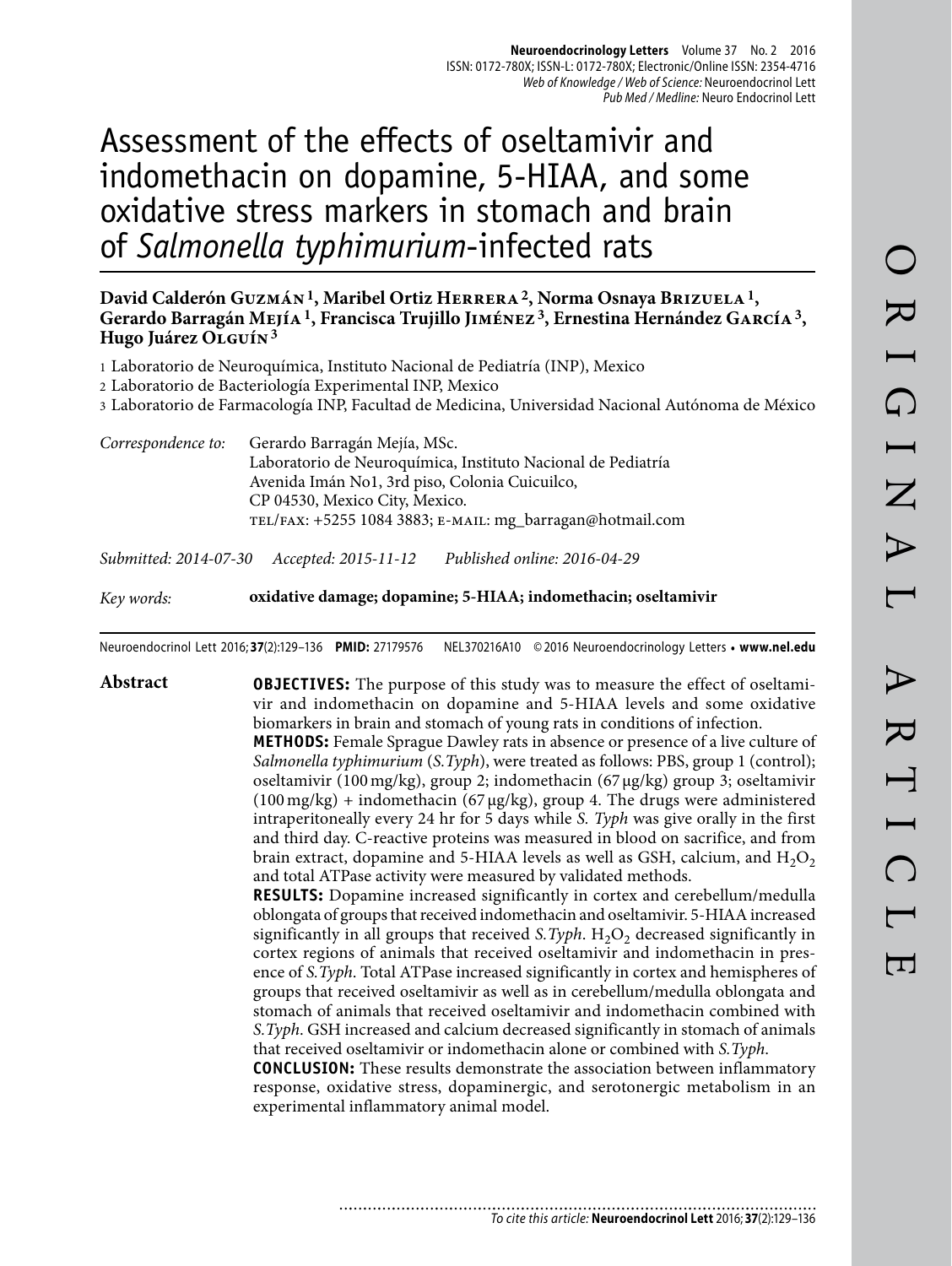## **INTRODUCTION**

Oseltamivir is used for the treatment of influenza virus infections and generally it is well tolerated by adults with the most common adverse effects being nausea and vomiting. However, neuropsychiatric behaviors including jumping and falling from balconies by young patients being treated with oseltamivir have been reported (Yoshino *et al.* 2008). Some authors suggest that the increase in dopamine during oseltamivir treatment may have caused these abnormal behaviors. It is likely that the administration of oseltamivir phosphate in the presence of inflammation leads to an increase in the brain concentration of both parent drug and active metabolite and this may explain the central nervous system side-effects observed with this drug (Oshima *et al.* 2009) The pharmacological mechanism of the neuropsychiatric effects of oseltamivir in adults and in very young pediatric population remains unclear. Oseltamivir (Tamiflu) is now being stockpiled by Mexican governments as a first line treatment for an anticipated outbreak of swine influenza caused by AH1N1, which came into effect in late March 2009, due to an outbreak of a respiratory illness that was later proved to be caused by H1N1 (S-OIV) virus, a novel swine-origin influenza A.

The pharmacologic process of oseltamivir´s neuropsychiatric effect could be traced to the action of lipopolysaccharides (LPS) or endotoxins that activate hypothalamic-pituitary-adrenal axis and cerebral catecholamine systems. In mice, it increases the brain concentrations of dopamine, 3,4-dihydroxyphenylacetic acid (DOPAC) and 5-hydroxytryptamine catabolites as well as 5-hydroxyindoleacetic acid (5-HIAA) (Dunn 1992) as a consequence of LPS-induced inflammation. Likewise, LPS inhibits gastric antral contractions in conscious rats by its regulatory action on the expression of corticotropin-releasing factor type 2 receptor (CRF2) in the rat´s stomach. Nozu et al in their study suggest that indomethacin, as a member of non-steroidal anti-inflammatory drug class, plays a special role in the treatment of headaches, and that it does not alter motor index but blocks the inhibitory action of LPS (Nozu et al,2014). Although, some studies have proved that indomethacin has a therapy potential in protecting cerebral noradrenergic and dopaminergic systems against lipopolysaccharide-induced acute phase reactions (Adham *et al.* 2012), but the mechanisms are still unclear. Employing antioxidant enzymes as biomarkers of oxidative stress, Mehta et al., (1999) used enterotoxin of *Salmonella.typhimurium* (*S.Typh*.) to probe the generation of reactive oxygen species (ROS), potent mediators of inflammatory disorders, on cellular or animal models and found a loss of cell viability.

GSH, a tripeptide known as reduced glutathione, is also a ubiquitous reducing agent whose absence induces severe oxidative stress (Driver *et al.* 2000). It has been suggested that GSH interacts with nitric oxide (NO)

by giving S-nitrosoglutathione (GNSO), in the presence of endogenously produced oxygen (Benuck *et al.* 1995). GSH is the main redox equilibrium regulator and it plays an important role in the protection of the tissues suffering from damage by oxidative agents. Recent studies indicated that the use of zinc induces defensive mechanisms to the brain by diminishing free radical-induced lipid peroxidation (Bediz *et al.* 2006). Free radicals are reactive oxygen or nitrogen species with impaired electrons, which may induce oxidative damage to biologically important molecules, though membrane lipids are the main target (Beckman *et al.*  1990), and the central nervous system (CNS) is particularly susceptible to this type of damage.

Membrane lipids are known to strongly interact with the lipid bilayer structural proteins (Swapna *et al.* 2005), such as Na+-K+ ATPase, which is responsible for ion interchange across the membrane (Neault *et al.* 2001). The inhibition of  $Na^+K^+$  ATPase promotes the excitatory amino acid release in CNS (Hernández 1982). It is necessary to determine the effects of oseltamivir and indomethacin under an infection condition in order to establish methods for its safe administration as contemplated in this study and taken into consideration that swine influenza by AH1N1 produces inflammation. For this, the aim of this study was to determine the effect of these substances in an infected animal model on dopamine and 5-HIAA levels and some biomarkers of oxidative stress in juvenile rat brain.

#### **MATERIAL AND METHODS**

Female Sprague Dawley rats each with a weight of  $80±5 g$  (4 weeks old) were recruited and divided into four experimental groups (n=6 each) in the presence and absence of a live culture of *S.Typh*. (1×106 CFU/ ml) and treated as follows: Group 1, control (PBS); group 2, oseltamivir (100 mg/kg); group 3, indomethacin 67 μg; group 4, oseltamivir (100 mg/kg) + indomethacin (67μg). All treatments were given intraperitoneally every 24 hours for 5 days. Oral administration of 1×106 CFU/ml of *S.Typh*. was done only in the 1st and 3rd days of treatment. The rats were sacrificed by decapitation 60 minutes after receiving the last dose of oseltamivir and indomethacin and the brains and stomachs were extracted and stored in NaCl 0.9% at 4 °C. Serum was obtained from the blood of the animals on sacrifice and used to measure C-reactive proteins. Brain dissection was carried out by sagital cutting. The left cut was homogenized in 5 volumes of TRIS-HCl 0.05 M, pH 7.4 and used to assess  $H_2O_2$  and Na+, K+ATPase. The right cut was homogenized in 5 volumes of perchloric acid (HClO<sub>4</sub>)  $0.1 M$  and used to evaluate the levels of calcium, Glutathione (GSH), 5-HIAA, and dopamine. The rats were procured from bioterium of Centro Médico Nacional Siglo XXI, IMSS, Mexico City, and housed in groups of 4 or 5 in clean plastic cages and allowed to acclimatize in the room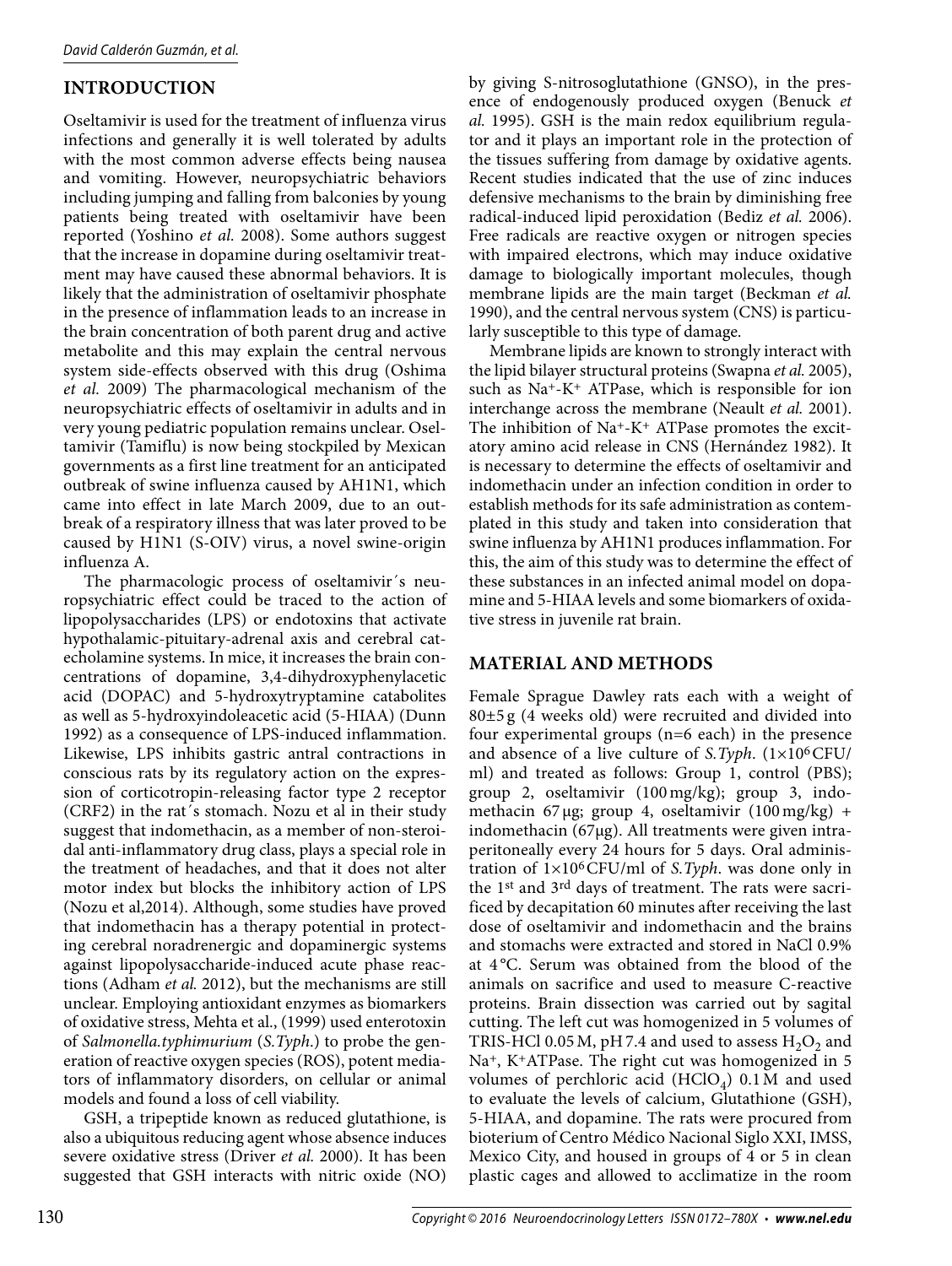environment for 1 day. Animals were maintained in a mass air displacement room with a 12-h light: 12-h dark cycle at 22±2 °C with a relative humidity of 50±10%. Balanced food (Rodent diet 5001) and drinking water were given to the animals ad libitum. Animal experiments were carried out under strict compliance with the Guidelines for Ethical Control and Supervision in the Care and Use of Animals and all experimental procedures were done following national and international rules.

#### *Innoculation of rats*

Rats were inoculated with *S. Typh* strain from strain bank (ceparium) of Experimental Bacteriology laboratory of National Institute of Pediatrics, Mexico City. The strain was re-identified and an aliquot of maintenance medium was inoculated in SS agar (Salmonella Shigella culture medium). The cultures were incubated for 18–24h at 37°C. The isolated colonies with morphologies suggestive of *S.Typh* were selected and confirmed by conventional biochemical tests.

Inoculation preparation was carried out by sowing the strain in TSA (Trypticasein Soya Agar) and incubated at 37°C for 18h. The bacterial biomass was collected with hyssop, re-suspended in buffer PBS,  $pH=6.8$  and adjusted to an  $AS_{450nm}=0.175$  (equivalent to 3×108 UFC/ml) using DU 640 spectrophotometer, (BECKMAN). It was later diluted to obtain a concentration of 1×106 UFC/ ml (Thygesen *et al.* 1994). The inoculation was carried out by oral administration of non-lethal volumes of 1 ml per animal using orogastric tube.

#### *Measurement of C Reactive Protein (PCR-Látex)*

The procedure to measure PCR was performed from blood serum of all animal groups using direct agglutination side slide test for the determination of C Reactive Protein (PCR-Látex kit) (Wiener Lab Rosario, Argentina). A stereoscopic microscope (Carl Zeiss, West Germany) for assay agglutination was used to read results and these were reported as positives or negatives.

#### *Technique for the measurement of dopamine (DA)*

DA levels were measured in the supernatant of tissue homogenized in HClO4 after centrifugation at 9,000 rpm for 10min in a microcentrifuge (HettichZentrifugen, model Mikro 12-42, Germany), with a version of the technique reported by Calderon *et al.* (2008). An aliquot of the  $HClO<sub>4</sub>$  supernatant, and 1.9 ml of buffer  $(0.003 \text{ M octyl-subplate}, 0.035 \text{ M KH}_{2} \text{PO}_{4}, 0.03 \text{ M citric})$ acid, 0.001 M ascorbic acid), were placed in a test tube. The mixture was incubated for 5 min at room temperature in total darkness, and subsequently, the samples were read in a spectrofluorometer (Perkin Elmer LS 55, England) with 282 nm excitation and 315 nm emission lengths. The FL Win Lab version 4.00.02 software was used. Values were inferred in a previously standardized curve and reported as nMoles/g of wet tissue.

*Measurement of 5-hydroxyindole acetic acid (5-HIAA)* 5-HIAA levels were measured in the supernatant of tissue homogenized in  $HClO<sub>4</sub>$  after centrifugation at 9,000 rpm for 10 min in a microcentrifuge (HettichZentrifugen, model Mikro 12-42, Germany), with a modified version of the technique reported by Beck *et al.* (1977). An aliquot of the  $HClO<sub>4</sub>$  supernatant, and 1.9 ml of acetate buffer 0.01 M pH 5.5 were placed in a test tube. The mixture was incubated for 5 min at room temperature in total darkness, and subsequently, the samples were read in a spectrofluorometer (Perkin Elmer LS 55, England) with 296 nm excitation and 333 nm emission lengths. The FL Win Lab version 4.00.02 software was used. Values were inferred in a previously standardized curve and reported as nMoles/g of wet tissue.

#### *Technique for the measurement of Glutathione (GSH)*

The levels of GSH were measured from a sample of the floating tissue homogenized in  $HClO<sub>4</sub>$  which was got after being centrifuged at 9,000 rpm for 5 min. (in a microcentrifuge Mikro 12-42, Germany), according to the technique reported by Hissin and Hilf (1976). 1.8 ml of Phosphate Buffer at pH 8.0 with EDTA at 0.2%, an aliquot of 20  $\mu$ l of the floating tissue in HClO<sub>4</sub>, and 100 μl of ortho-phtaldialdehyde (OPT) in concentration of 1 mg/ml in methanol, were put in an assay tube and incubated for 15 minutes at ambient temperature in total darkness. At the end of incubation, the samples were read in a PERLIN ELMER LS 55 spectrofluorometer with excitation longitude of 350 mm and emission of 420 nm. FL Win Lab version 4.00.02 software was used. The values were inferred in a previously standardized standard curve and were reported in nM/g of wet tissue.

#### *Technique for the measurement of ATPase dependent on calcium and magnesium*

The technique was carried out by using approximately 1 mg of the brain homogenate in 0.05 M tris-HCl at pH 7.4. This was incubated for 15 min, in a medium which contained  $3 \text{ mM } MgCl_2$ ,  $7 \text{ mM } KCl$ ,  $100 \text{ mM}$ NaCl, with 4 mM of tris-ATP that was added to the homogenate after the 15 min. of incubation and were again incubated for 30 min. at 37 °C with agitation in Dubnoff Labconco bath. The reaction was stopped by using 100 μl of trichloroacetic acid at 10%. The samples were centrifuged at 3,500 rpm for 5 minutes at 4 °C (Calderón-Guzmán *et al.* 2005), and an aliquot of the floating tissue was used to measure inorganic phosphate  $(\mathrm{P_i})$  using the method proposed by Fiske and Subarrow (1925). The absorbance of the floating was measured at 660nm using Helios-a of UNICAM spectrophotometer. ATPase dependent on calcium and magnesium was expressed in μM Pi/g of wet tissue/min.

#### *Measurement of calcium*

The procedure to measure calcium was performed using supernatant liquid from the brain homogenate of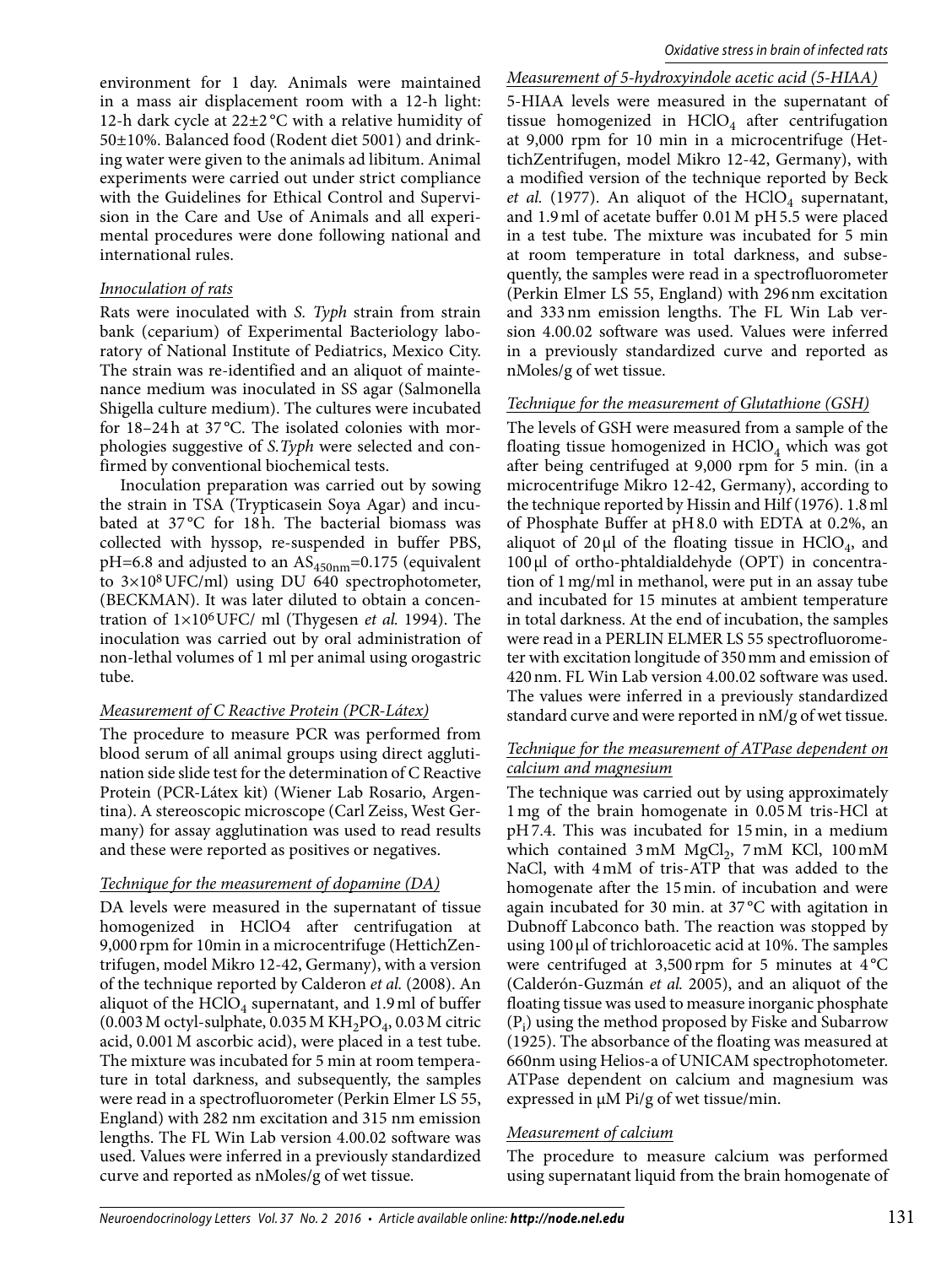all animal groups with Ca-Color Arsenazo III AA direct colorimetric method kit (Wiener Lab Rosario, Argentina). The concentration was obtained utilizing an internal standard, and was reported in mg/g wet tissue.

#### *Measurement of H2O2*

The determination of  $H_2O_2$  was made using the modified technique of Sinha (1972). Each brain region (cortex, hemispheres, cerebellum/medulla oblongata), and stomach were homogenized in 3 ml of tris-HCl 0.05 M pH 7.4 buffer. From the diluted homogenates, 100 μl was taken, and added to 1 ml of potassium dichromate solution  $(K_2Cr_2O_7)$  and anhydride acetic acid. The mixture was heat to boiling point for 10 min. (Thermomix 1420). The sample was later placed in an ice bath for 5min. and centrifuged at 3,000 g for 5 min. (Sorvall RC-5B Dupont). The absorbances of the floating were read by triplicate at 570 nm in a spectrophotometer (Helios-a of UNICAM). The concentration of  $H<sub>2</sub>O<sub>2</sub>$  was expressed in  $\mu$ Moles.

#### *Analysis of results*

Kruskal-Wallis statistical test and analysis of variance (ANOVA) with their respective contrasts after being subjected to variances homogeneity test were used. The values of *p<*0.05 were considered statistically significant (Castilla-Serna 2011). To carry out the tests, JMP Statistical Discovery Software version 8.0.0 from SAS was used.

#### **RESULTS**

The levels of dopamine in cortex of *S.Typh*.-infected rats (*S.Typh-*i) treated with oseltamivir and indomethacin (Table 1), increased significantly (*p<*0.02) in the groups that were treated with indomethacin with respect to the control group. H<sub>2</sub>O<sub>2</sub>concentration in cortex of *S.Typh-*i rats treated with oseltamivir (Osel) and indomethacin (Indo) (Table 1) decreased significantly (*p<*0.04) in the groups that were treated with Osel and Indo in presence of *S.Typh-*I when compared with the control group.

Calcium levels in cortex of *S.Typh-*i rats treated with Osel and Indo (Table 1) decreased in the groups that received Osel plus Indo in comparison with all the groups with *S.Typh-*i treatment. ATPase enzyme dependent on calcium and magnesium in cortex of *S.Typh-*i rats treated with Osel and Indo (Table 1) increased significantly (*p<*0.02) in the group that received Osel versus control group.

Dopamine levels in hemispheres of *S.Typh-*i rats treated with Osel and Indo (Table 2) decreased significantly (*p<*0.04) in the group that were treated with *S.Typh-*I with respect to the control group. Concentration of 5-HIAA in hemispheres of *S.Typh-*i rats treated with Osel and Indo (Table 2) increased significantly (*p<*0.01) in all groups that received *S.Typh-*I when compared with the control group. Ca+2, Mg+2 ATPase in hemispheres of *S.Typh-*i rats treated with Osel and indo (Table 2) increased significantly (*p<*0.02) in the group treated with oseltamivir. The calcium levels in hemispheres of *S.Typh-*i rats treated with Osel and Indo (Table 2) decreased in all groups that received Osel alone or combined with Indo in comparison with the group that received Osel plus *S.Typh-*i.

GSH levels in hemispheres of *S.Typh-*i rats treated with Osel and Indo (Table 2) decreased significantly (*p<*0.01) in the group that received Osel plus Indo plus *S.Typh-*I versus control group.

Dopamine levels in cerebellum/medulla oblongata of *S.Typh-*i rats treated with Osel and Indo (Table 3) increased significantly (*p<*0.02) in the group that received Osel, and decreased in the group that received Osel plus *S.Typh-i*. H<sub>2</sub>O<sub>2</sub> levels in cerebellum/medulla

**Tab. 1.** Dopamine and 5-HIAA levels and some oxidative biomarkers in cortex of Salmonella typhimurium-infected (S.Typh.) rats treated with oseltamivir (Osel) and indomethacin (Indo).

| <b>Groups</b>                                               | <b>Dopamine</b><br>(µM/g tissue) | 5-HIAA<br>(nM/g tissue) | H <sub>2</sub> O <sub>2</sub><br>(µM/g tissue) | <b>Calcium</b><br>(mg/dL) | $Ca+2$ , Mg <sup>+2</sup> ATPase<br>(µM Pi/g tissue/min) | <b>GSH</b><br>(nM/g tissue) |
|-------------------------------------------------------------|----------------------------------|-------------------------|------------------------------------------------|---------------------------|----------------------------------------------------------|-----------------------------|
| Control (PBS)                                               | $5.35 \pm 1.84$                  | 334.66±33               | $0.149 \pm 0.02$                               | $5.16 \pm 0.02$           | 272.04±52                                                | 198.84±48                   |
| Osel $(100 \,\mathrm{mg/kg})$                               | $5.28 \pm 0.76$                  | 353.97±54               | $0.151 \pm 0.01$                               | $5.25 \pm 0.24$           | 356.89±48*                                               | 220.30±42                   |
| Indo $(67 \mu q/kg)$                                        | $6.37 \pm 0.95*$                 | 337.87±63               | $0.149 \pm 0.02$                               | $5.25 \pm 0.17$           | $330.77 + 42$                                            | $174.23 \pm 26$             |
| Osel $(100 \text{ mg/kg}) + \text{indo} (67 \text{ µq/kg})$ | $4.52 \pm 1.04$                  | $300.85 \pm 86$         | $0.143 \pm 0.02$                               | $4.98 \pm 0.13*$          | 292.29±75                                                | 192.52±33                   |
| S.Typh.+ Control (PBS)                                      | $4.55 \pm 0.75$                  | 302.24±57               | $0.142 \pm 0.01$                               | $5.37 \pm 0.14$           | 258.86±13                                                | 186.36±53                   |
| $ST$ <i>yph</i> . + Osel (100 mg/kg)                        | $4.32 \pm 0.87$                  | 336.48±107              | $0.121 \pm 0.02*$                              | $5.37 \pm 0.26$           | 328.92±27                                                | 197.34±23                   |
| $STyph.+$ Indo (67 µg/kg)                                   | $4.48 \pm 0.60$                  | 299.18±57               | $0.127 \pm 0.01*$                              | $5.32 \pm 0.16$           | $343.13 \pm 54$                                          | 210.07±37                   |
| $S$ . Typh. + Osel (100 mg/kg) + indo (67 µg/kg)            | $4.87 + 0.91$                    | 317.47±66               | $0.133 \pm 0.03$                               | $5.46 \pm 0.18$           | $311.82 \pm 15$                                          | $212.58 \pm 32$             |

Mean values  $\pm$  SD. Kruskal-Wallis test. Steel-Dwass comparisons.\* $p$ <0.05

Dopamine: Indo vs S.Typh. control, S.Typh. + Osel + Indo, S.Typh. + Indo, Osel + Indo \*p<0.02

H<sub>2</sub>O<sub>2</sub>: S.Typh. + Osel vs control, osel \*p<0.04 and S.Typh. + Indo vs control, Indo \*p<0.006

Ca+2, Mg+2ATPase: Osel vs Control \*p<0.02

Calcium: Osel + Indo vs S.Typh. + Osel + Indo, S.Typh. + Osel, Indo, S.Typh. control, S.Typh. + Indo \*p<0.02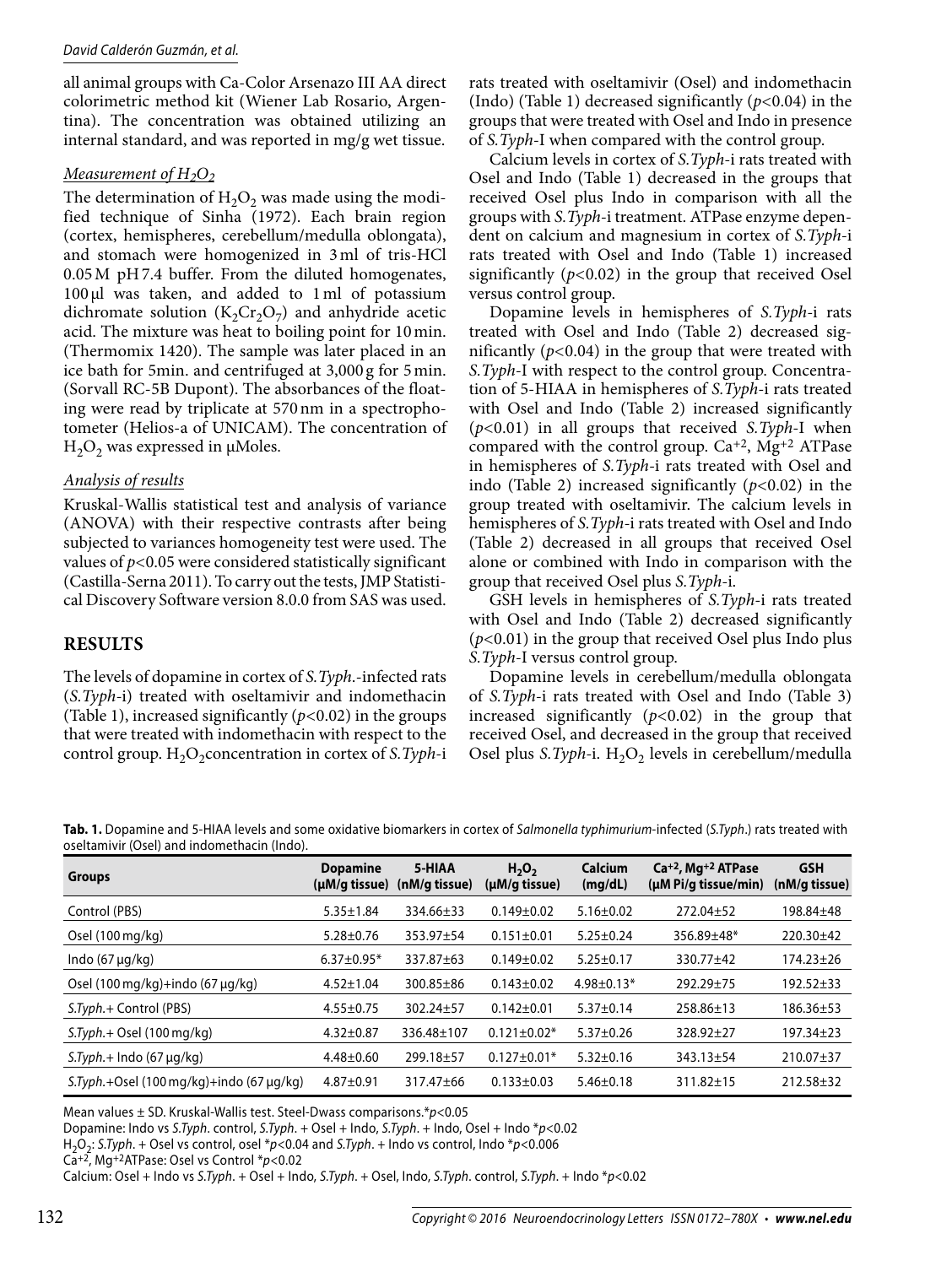**Tab. 2.** Dopamine and 5-HIAA levels and some oxidative biomarkers in hemispheres of Salmonella typhimurium-infected (S.Typh.) rats treated with oseltamivir (Osel) and indomethacin (Indo).

| <b>Groups</b>                                               | <b>Dopamine</b> | 5-HIAA           | $H_2O_2$<br>(µM/g tissue) (nM/g tissue) (µM/g tissue) | <b>Calcium</b><br>(mg/dL) | $Ca+2, Mg+2 ATPase$<br>(µM Pi/q tissue/min) (nM/q tissue) | <b>GSH</b>       |
|-------------------------------------------------------------|-----------------|------------------|-------------------------------------------------------|---------------------------|-----------------------------------------------------------|------------------|
| Control (PBS)                                               | $9.09 \pm 2.6$  | $348.02 + 65$    | $0.171 \pm 0.02$                                      | $5.40 \pm 0.06$           | $419.17 \pm 86$                                           | $124.78 \pm 10$  |
| Osel (100 mg/kg)                                            | $6.51 \pm 0.8$  | $278.72 \pm 74*$ | $0.162 \pm 0.04$                                      | $5.39 \pm 0.13$           | $459.21 \pm 44$                                           | 123.90±24        |
| Indo $(67 \mu q/kg)$                                        | $6.35 \pm 1.3$  | 304.54±115       | $0.178 + 0.02$                                        | $5.49 \pm 0.18$           | $367.91 \pm 77$                                           | $132.85 \pm 27$  |
| Osel $(100 \text{ mg/kg}) + \text{indo} (67 \text{ µq/kg})$ | $7.25 \pm 1.0$  | 403.01±41        | $0.179 \pm 0.02$                                      | $5.41 \pm 0.09$           | 389.86±119                                                | 135.06±9.1       |
| S.Typh.+ Control (PBS)                                      | $8.49 \pm 1.5*$ | $392.80 + 62$    | $0.181 \pm 0.01$                                      | $5.68 \pm 0.62$           | $449.60 \pm 61*$                                          | $117.87 \pm 17$  |
| $ST yph + Osel (100 mg/kg)$                                 | $6.58 \pm 1.0$  | $412.19 \pm 65$  | $0.186 \pm 0.02$                                      | $7.08 \pm 2.15*$          | $420.57 + 72$                                             | $118.77 \pm 33$  |
| $S.Typh.+$ Indo (67 µg/kg)                                  | $6.63 \pm 1.0$  | $431.61 \pm 69*$ | $0.164 \pm 0.03$                                      | $5.35 \pm 0.15$           | 348.23±69                                                 | $154.23 + 45$    |
| $S$ . Typh. + Osel (100 mg/kg) + indo (67 µg/kg)            | $6.80 \pm 1.3$  | $415.75 \pm 68$  | $0.174 + 0.01$                                        | $5.39 \pm 0.13$           | $415.08 + 45$                                             | $146.27 \pm 18*$ |

Mean values  $\pm$  SD. Kruskal-Wallis test. Steel-Dwass comparisons.\* $p$ <0.05

Dopamine: S.Typh. control vs Osel, S.Typh. + Indo, S.Typh. + Osel \*p<0.04

5-HIAA: Osel vs S.Typh. control, S.Typh. + Indo, S.Typh. + Osel + Indo, S.Typh. + Osel, Osel + Indo \*p<0.01

S.Typh. + Indo vs Indo  $p$ <0.02

Ca+2, Mg+2ATPase: S.Typh. control vs Osel \*p<0.02

Calcium: S.Typh. + Oselt vs Osel, control, Osel + Indo, S.Typh. + Indo, S.Typh. + Osel + Indo \*p<0.01

GSH: S.Typh. + Osel + Indo vs control, S.Typh. control  $p$ <0.01

**Tab. 3.** Dopamine and 5-HIAA levels and some oxidative biomarkers in cerebellum/Medulla oblongata of Salmonella typhimurium-infected (S.Typh.) rats treated with oseltamivir (Osel) and indomethacin (Indo).

| <b>Groups</b>                                               | <b>Dopamine</b>  | 5-HIAA          | H <sub>2</sub> O <sub>2</sub><br>$(\mu M/g \text{ tissue})$ (nM/g tissue) ( $\mu M/g \text{ tissue}$ ) | <b>Calcium</b><br>(mg/dL) | $Ca+2$ , Mg <sup>+2</sup> ATPase<br>(µM Pi/g tissue/min) (nM/g tissue) | <b>GSH</b>      |
|-------------------------------------------------------------|------------------|-----------------|--------------------------------------------------------------------------------------------------------|---------------------------|------------------------------------------------------------------------|-----------------|
| Control (PBS)                                               | $7.50 \pm 1.0$   | $328.43 \pm 83$ | $0.169 \pm 0.01$                                                                                       | $5.22 \pm 0.13$           | $300.89 \pm 37*$                                                       | $97.36 \pm 16$  |
| Osel (100 mg/kg)                                            | $7.68 + 0.6$     | $379.13 \pm 64$ | $0.171 \pm 0.03$                                                                                       | $4.95 \pm 0.10*$          | 294.72±100                                                             | $90.99 \pm 18$  |
| Indo $(67 \mu q/kg)$                                        | $7.15 \pm 1.4$   | $354.85 \pm 33$ | $0.179 + 0.01$                                                                                         | $6.61 \pm 1.86$           | $229.67 + 56$                                                          | $90.55 \pm 16$  |
| Osel $(100 \text{ mg/kg}) + \text{indo} (67 \text{ µq/kg})$ | $6.41 \pm 0.7$   | $369.11 \pm 54$ | $0.167 + 0.02$                                                                                         | $4.89 \pm 0.13*$          | $182.72 \pm 28*$                                                       | $85.26 \pm 8$   |
| S.Typh.+ Control (PBS)                                      | $7.56 \pm 1.2$   | 43706+92        | $0.193 \pm 0.02*$                                                                                      | $5.37 \pm 0.81$           | $254.58 + 51$                                                          | $93.32 \pm 12$  |
| $ST yph. + Osel (100 mg/kg)$                                | $6.47 \pm 1.8^*$ | 345.07±48       | $0.182 + 0.03$                                                                                         | $5.44 \pm 0.47$           | $347.34 \pm 12*$                                                       | $95.72 \pm 26$  |
| $S.Typh.+$ Indo (67 µg/kg)                                  | $6.71 \pm 1.3$   | $412.10\pm69$   | $0.168 + 0.02$                                                                                         | $5.26 \pm 0.45$           | $248.73 + 59$                                                          | $101.54 \pm 18$ |
| $S$ . Typh. + Osel (100 mg/kg) + indo (67 µg/kg)            | $5.83 \pm 0.9*$  | $362.48 \pm 58$ | $0.166 \pm 0.03$                                                                                       | $5.20 \pm 0.50$           | $157.33 \pm 51*$                                                       | $85.65 \pm 10$  |

Mean values  $\pm$  SD. Kruskal-Wallis test. Steel-Dwass comparisons.\* $p$ <0.05

Dopamine: S.Typh. + Osel + Indo vs S.Typh. control, Osel, control \*p<0.005 and S.Typh. + Osel vs Osel \*p<0.02

 $H_2O_2$ : S.Typh. control vs control \*p<0.02

Calcium: Osel + Indo vs S.Typh. + Osel, S.Typh. + Indo, Control, Indo \*p<0.02 and Osel vs STi + Osel, control, Indo \*p<0.02

Ca<sup>+2</sup>, Mg<sup>+2</sup>ATPase: S.Typh. + Osel + Indo vs S.Typh. + Osel, S.Typh. control, S.Typh. + Indo, Osel \*p<0.02

Osel + Indo vs S.Typh. + Osel, S.Typh. + control, S.Typh. + Indo, Osel, control \*p<0.03

and Control vs Indo, S.Typh. + Osel  $*p<0.04$ 

oblongata of *S.Typh-*i rats treated with Osel and Indo (Table 3) increased significantly (*p<*0.02) in the group that received *S.Typh-*I with respect to the control group. Calcium concentration of cerebellum/medulla oblongata of *S.Typh-*i rats treated with Osel and Indo (Table 3) increased significantly (*p<*0.02) in Osel or Indo with *S.Typh-*i treatment.

Ca+2, Mg+2 ATPase enzymes in cerebellum/medulla oblongata of *S.Typh-*i rats treated with Osel and Indo (Table 3) increased significantly (*p<*0.02) in all the groups that received Osel or Indo alone or combined with *S.Typh-*i.

H2O2 levels in stomach of *S.Typh-*i rats treated with Osel and Indo (Table 4) increased significantly (*p<*0.02) in the group that received Osel alone or combined with Indo plus *S.Typh-*i. Calcium concentration in stomach of *S.Typh-*i rats treated with Osel and Indo (Table 4) decreased significantly (*p<*0.02) in the group that received Osel plus Indo.

Ca+2, Mg+2 ATPase enzymes in stomach of *S.Typh-*i rats treated with Osel and Indo (Table 4) increased significantly (*p<*0.01) in all the groups that received Osel or Indo alone or combined with *S.Typh-*i. GSH levels in stomach of *S.Typh-*i rats treated with Osel and Indo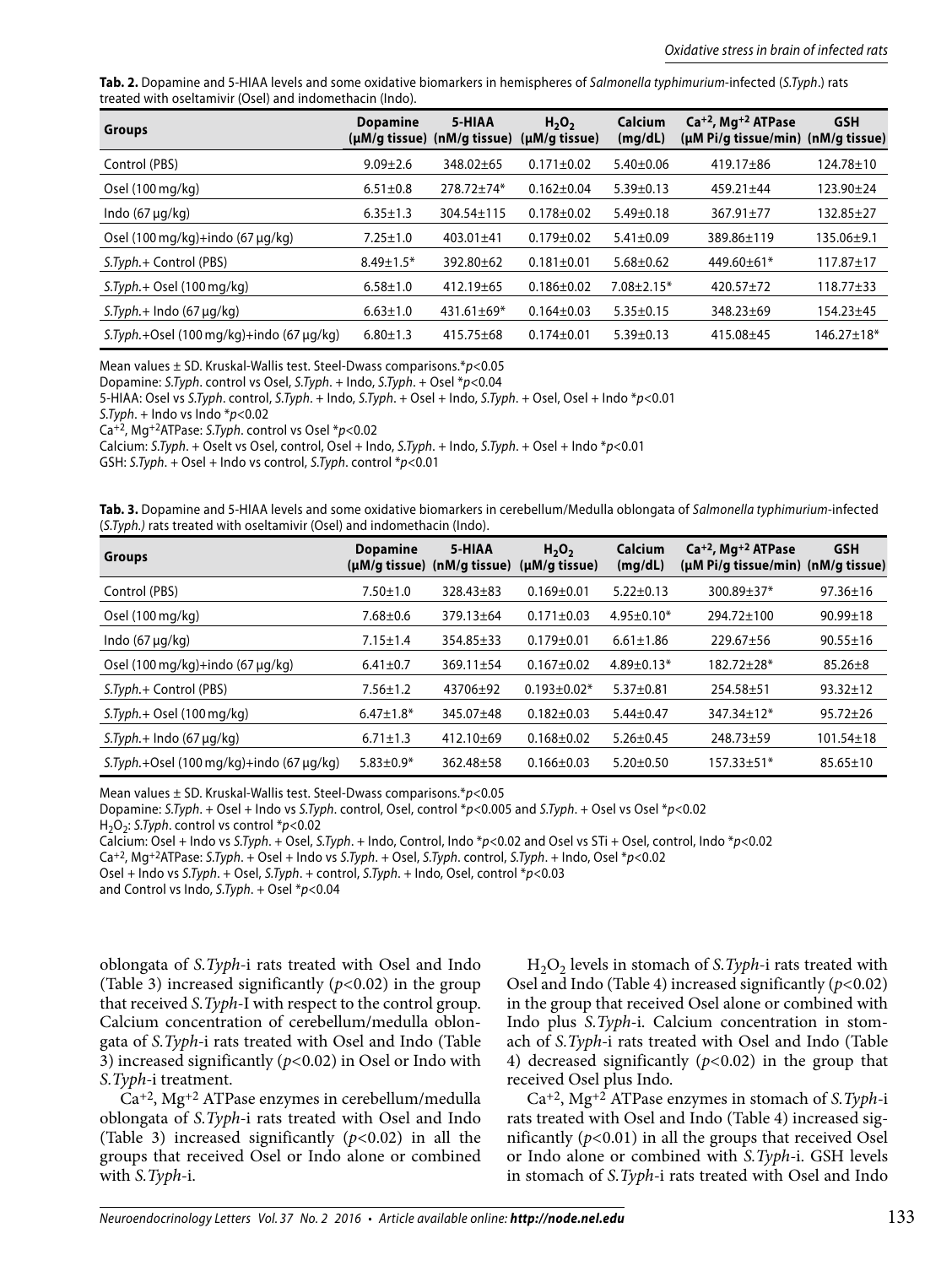(Table 4) increased significantly (*p<*0.003) in all the groups that received Osel or indo alone or combined with *S.Typh-*i. C reactive protein in serum of *S.Typh-*i rats treated with Osel and Indo (Table 4) showed positive agglutination in all the groups that received oral *S.Typh-*i.

### **DISCUSSION AND CONCLUSION**

Inflammatory diseases associated with pain are often difficult to treat in the clinic due to insufficient understanding of the nociceptive pathways involved. Systemic inflammatory response is associated with the production of ROS, nitric oxide (NO), which in turn deplete the endogenous GSH (Corsi 2010). This result is in accordance with the reports of the present study for the decrease of GSH in the group that received oseltamivir plus indomethacin in the presence of inflammationinducing *Salmonella Typhimurium.* 

Dopamine levels increased in the cortex regions of animals that received indomethacin, and decreased in the hemisphere regions of animals that received *Salmonella Typhimurium*. These results are in accordance with the reports of Noworyta *et al.* (2013) who suggest that a single ip LPS (10 mg/kg) administration increases hydroxyl radical production but does not affect extracellular dopamine although, repeated ip LPS (5×5 mg/kg) treatments decrease extracellular level of dopamine for the damage of dopamine neurons that was (is observed 72 h after local LPS administration.

With respect to 5-HIAA, an increase in hemispheres of animals that received *Salmonella Typhimurium*, as consequence inflammation response, was observed. This demonstrates that a causative relationship between inflammation and depression is gradually gaining consistency as suggest by Martín-de-Saavedra *et al.* (2013) who indicate that chronic inflammation due to a deletion of Nrf2 can lead to a depressive-like phenotype.

Several drugs used to reduce inflammation may affect cerebral functions and thus provoke health complications. The use of non steroidal anti-inflammatory drugs (NSAIDs) as indomethacin is associated with a broad spectrum of untoward side-effects such as gastrointestinal ulceration (Corsi 2010). Indomethacin induces mitochondrial dysfunction and generation of reactive oxygen species. This redox imbalance was reflected by decreased mucosal glutathione (GSH), nitric oxide, and glutathione peroxidase contents or enzymatic activity along with elevated lipid peroxides (El-Abhar 2010). This result is in accordance with the reports of the present study for the fact that  $H_2O_2$ , Ca<sup>+2</sup>, Mg<sup>+2</sup> ATPase, and GSH increased in the stomach tissue of animals that received oseltamivir or indomethacin alone or combined with *Salmonella Typhimurium*. Probably the nitric oxide (NO) appears to play a critical role in modulating gastric mucosal defense, and the administration of NO donors has been reported to protect the gastrointestinal mucosa against damage induced by several irritants with the authors suggesting this as an alternative path to treat

| Tab. 4. Oxidative biomarkers in stomach and C Reactive Protein in serum of Salmonella typhimurium-infected (S.Typh.) rats treated with |  |
|----------------------------------------------------------------------------------------------------------------------------------------|--|
| oseltamivir (Osel) and indomethacin (Indo).                                                                                            |  |

| <b>Groups</b>                                               | H <sub>2</sub> O <sub>2</sub><br>$(\mu M/g \t{tissue})$ | <b>Calcium</b><br>(mg/dL) | $Ca+2$ , Mg <sup>+2</sup> ATPase<br>(µM Pi/g tissue/min) | <b>GSH</b><br>(nM/g tissue) | <b>C</b> Reactive<br><b>Protein</b> |
|-------------------------------------------------------------|---------------------------------------------------------|---------------------------|----------------------------------------------------------|-----------------------------|-------------------------------------|
| Control (PBS)                                               | $0.79 \pm 0.02$                                         | $4.83 \pm 0.19$           | $116.33 \pm 43$                                          | $31.80 \pm 17*$             | Negative                            |
| Osel (100 mg/kg)                                            | $0.087 + 0.01$                                          | $4.92 \pm 0.26$           | $106.01 \pm 46*$                                         | $33.94 \pm 19*$             | Negative                            |
| Indo $(67 \mu g/kg)$                                        | $0.084 \pm 0.02$                                        | $4.95 \pm 0.09$           | $83.99 \pm 35*$                                          | 74.68±49*                   | Negative                            |
| Osel $(100 \text{ mg/kg}) + \text{indo} (67 \text{ µq/kg})$ | $0.103 \pm 0.01$                                        | $4.81 \pm 0.08$           | $76.95 \pm 31*$                                          | $51.68 \pm 43*$             | Negative                            |
| S.Typh.+ Control (PBS)                                      | $0.112 \pm 0.02*$                                       | $4.82 \pm 0.15$           | 131.40±35                                                | 153.35±55*                  | Positive                            |
| $ST$ <i>yph.</i> + Osel (100 mg/kg)                         | $0.108 \pm 0.01*$                                       | $4.88 \pm 0.45$           | 153.94±57                                                | $185.15 \pm 27$             | Positive                            |
| $S.Typh.+$ Indo (67 µg/kg)                                  | $0.111 \pm 0.02$                                        | $4.94 \pm 0.19$           | 217.87±82                                                | $192.73 \pm 13*$            | Positive                            |
| S.Typh.+Osel (100 mg/kg)+indo (67 µg/kg)                    | $0.112 \pm 0.01*$                                       | $4.95 \pm 0.45$           | $147.20 \pm 44$                                          | $173.65 \pm 31$             | Positive                            |

Mean values  $\pm$  SD. Kruskal-Wallis test. Steel-Dwass comparisons.\* $p$ <0.05

 $H<sub>2</sub>O<sub>2</sub>$ : S.Typh. + Osel + Indo vs Osel, control, Indo \*p<0.002

S.Typh. + Osel vs Control, Osel \*p<0.005 and S.Typh. control vs control, Indo, Osel \*p<0.02

```
Calcium: Indo vs Osel + Indo p<0.02
```
Ca<sup>+2</sup>, Mg<sup>+2</sup> ATPase: Indo vs S.Typh. + Indo, S.Typh. + Osel, S.Typh. + Osel + Indo \*p<0.01

Osel + Indo vs S.Typh. + Osel + Indo, S.Typh. + Osel, S.Typh. + Indo, S.Typh. control \*p<0.02

Osel vs S.Typh. + Indo  $p$ <0.02

GSH: Control vs S.Typh. + Indo, S.Typh. + Osel + Indo, S.Typh. + Osel, S.Typh. control \*p<0.002

Osel vs S.Typh. + Osel, S.Typh. + Osel + Indo  $*p$ <0.003

S.Typh. control vs S.Typh. + Indo, Osel + Indo, Osel, Indo \*p<0.01

S.Typh. + Indo vs Osel, Osel + Indo  $* p < 0.003$ 

Indo vs S.Typh. + Indo, S.Typh. + Osel, S.Typh. + Osel + Indo  $p$ <0.001

Osel + Indo vs S.Typh. + Osel, S.Typh. + Osel + Indo  $p$  < 0.001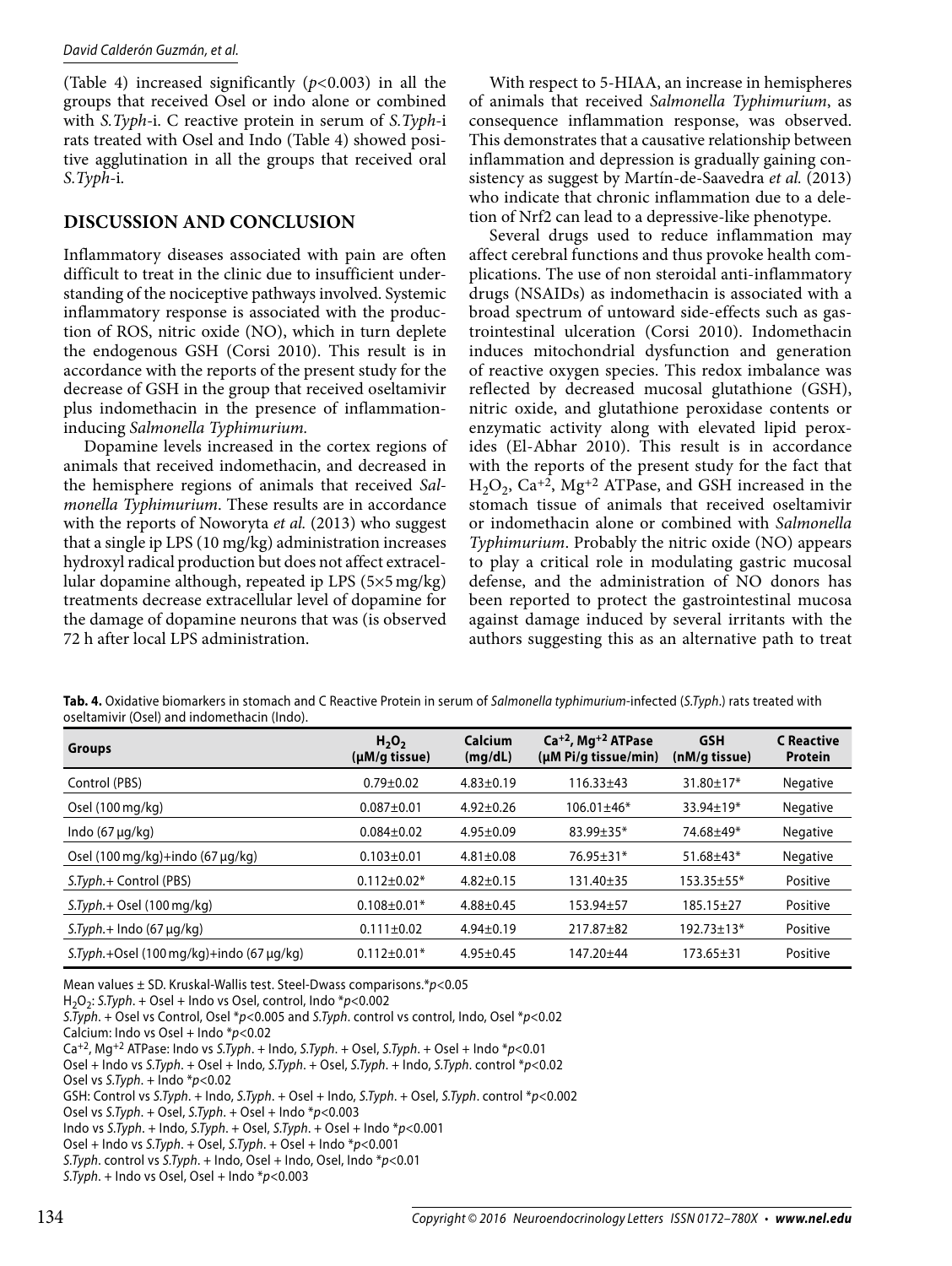the universal problem of non-steroidal anti-inflammatory-drug-induced gastropathy (El-Demerdash *et al.* 2010). Therefore, in this study we induced inflammatory response with *Salmonella Typhimurium,* as suggested by the increased levels of C-reactive protein (Mézešová *et al.* 2013).

Findings of Uzkeser *et al.* (2012), suggest an increase in the level of GSH during the acute phase of inflammation. Results of these authors and our findings indicate that GSH may serve as a biomarker of inflammatory responses in animal models.

 $H_2O_2$  levels increased in stomach tissue and cerebellum/medulla oblongata regions of animals that received *Salmonella Typhimurium,* as a consequence of hyperalgesia as suggested by Keeble *et al.* (2009), who demonstrated the notable effect of  $H_2O_2$  in mediating inflammatory hyperalgesia, thereby highlighting  $H_2O_2$ removal as a novel therapeutic target for anti-hyperalgesic drugs in the clinic.

With respect to calcium levels in this study there was a decrease in this biomarker in the stomach tissue of animals that received oseltamivir and indomethacin. Kordić et al. (2011) suggested that indomethacin pretreatment significantly decreased the magnitude and relaxation of calcium ion-induced tissue contractions, predominantly by potassium channels, and to a small extent, via β-adrenergic receptors or nitric oxide (NO) dependent pathways (Kordić *et al.* 2011).

Total ATPase increased in cortex, hemispheres, cerebellum/medulla oblongata, and stomach tissue of animals treated with oseltamivir or indomethacin plus *Salmonella Typhimurium* probably as a consequence of changes in the affinity of the enzyme (Hoskins *et al.*  1985). This result is in accordance with the reports of Paul *et al.* (2014) who suggest that inflammation leading to the resultant increase in sodium influx must be countered to maintain osmotic homeostasis. These authors showed evidence that regulation of  $Na(+)$ ,  $K(+)$ -ATPase during major inflammatory disease states is critical for homeostatic protection of primary afferent neurons.

With these results we found that side effects of flu exposure simulation may also be associated with inflammatory response seen in oseltamivir or indomethacin consumption. Indeed, these results demonstrate the association between inflammatory response, oxidative stress, dopaminergic, and serotonergic metabolism in an experimental inflammatory animal model. However, more future experiments under this condition are needed to ascertain the validity of these results.

#### **ACKNOWLEDGEMENT**

Our thanks to:

Sara Navarrete Hernández (Technician) for her invaluable help in the sacrifice and dissection of the brain and stomach tissues.

Dr. Victor Rafael Coria Jiménez for procuring and providing the strain of *SalmonellaTyphimurium* from the strain bank of Experimental Bacteriology laboratory, National Institute of Pediatric, Mexico City.

#### REFERENCES

- 1 Adham KG, Al-Humaidhi EM, Daghestani MH, Aleisa NA, Farhood MH (2012). Protective role of indomethacin on lipopolysaccharide-stimulated fever induction and cerebral catecholamine biosynthesis in Wistar rat. Neuro Endocrinol Lett. **33**: 713–21.
- 2 Beck O, Palmskog G, Hultman E (1977). Quantitative determination of 5-hydroxyindole-3-acetic acid in body fluids by HPLC. Clin Chim Acta. **79**: 149–154.
- 3 Beckman JS, Beckman TW, Chen J, Marshall PA, Freeman BA (1990). Apparent hydroxyl radical production by peroxynitrite: Implications for endothelial injury from nitric oxide and superoxides. Proc Natl Acad Sci USA. **87**: 1624–1629.
- 4 Bediz CS, Baltaci AK, Mogulkoc R, Oztekin E (2006). Zinc supplementation ameliorates electromagnetic field-induced lipid peroxidation in the rat brain. Tohoku J Exp Med. **208**: 133–140.
- 5 Benuck M, Banay-Schwartz M, DeGuzman T, Lajtha A (1995). Effect of food deprivation on glutathione and amino acid levels in brain and liver of young and aged rats. Brain Res. **678**: 259–264.
- 6 Calderón-Guzmán D, Espitia-Vázquez I, López-Domínguez A, Hernández-García E, Huerta-Gertrudis B, Juárez-Olguín H (2005). Effect of toluene and nutritional status on serotonin, lipid peroxidation levels and Na+/K+-ATPase in adult rat brain. Neurochem Res. **5**: 619–624.
- 7 Calderón GD, Osnaya BN, García AR, Hernández GE, Guillé PA Juarez Olguin H (2008). Levels of glutathione and some biogenic amines in the human brain putamen after traumatic death. Proc West Pharmacol Soc. **51**: 25–32.
- 8 Castilla-Serna L: Manual Práctico de Estadística para las Ciencias de la Salud. Editorial Trillas.1° Edición. México, D.F. 2011.
- 9 Corsi L (2010). Effects of the novel non-peptidyl low molecular weight radical scavenger IAC in different models of inflammation: a new perspective in anti-inflammatory therapy. Curr Med Chem. **17**: 3918–324.
- 10 Driver AS, Kodavanti PR, Mundy WR (2000). Age-related changes in reactive oxygen species production in rat brain homogenates. Neurotoxicol Teratol. **22**: 175–181.
- 11 Dunn AJ (1992). Endotoxin-induced activation of cerebral catecholamine and serotonin metabolism: comparison with interleukin-1. J Pharmacol ExpTher. **261**: 964–969.
- 12 El-Abhar HS (2010). Coenzyme Q10: a novel gastroprotective effect via modulation of vascular permeability, prostaglandin  $E<sub>2</sub>$ , nitric oxide and redox status in indomethacin-induced gastric ulcer model. Eur J Pharmacol. **649**: 314–319.
- 13 El-Demerdash E, El-Mesallamy HO, Abu-Zaid NM, Gad MZ (2010). The potential therapeutic effect of nitric oxide modulators in experimentally-induced gastric ulcers. Drug Discov Ther. **4**: 276–284.
- 14 Fiske CH, Subbarow Y (1925). The colorimetric determination of phosphorus. J Biol Chem. **66**: 375–400.
- 15 Hernández RJ (1982). A serotonin agonist-antagonist reversible effect on Na+,K+-ATPasa activity in the developing rat brain. Dev Neurosci. **5**: 326–331.
- 16 Hissin PJ, Hilf R (1976). A flurometric method for determination of oxidized and reduced glutathione in tissue. Anal Biochem.**74**: 214–226.
- 17 Hoskins B, Ho IK, Meydrech EF (1985). Effects of aging and morphine administration on calmodulin and calmodulin-regulated enzymes in striata of mice. J Neurochem. **44**: 1069–1073.
- 18 Keeble JE, Bodkin JV, Liang L (2009). Hydrogen peroxide is a novel mediator of inflammatory hyperalgesia, acting via transient receptor potential vanilloid 1-dependent and independent mechanisms. Pain **141**: 135–142.